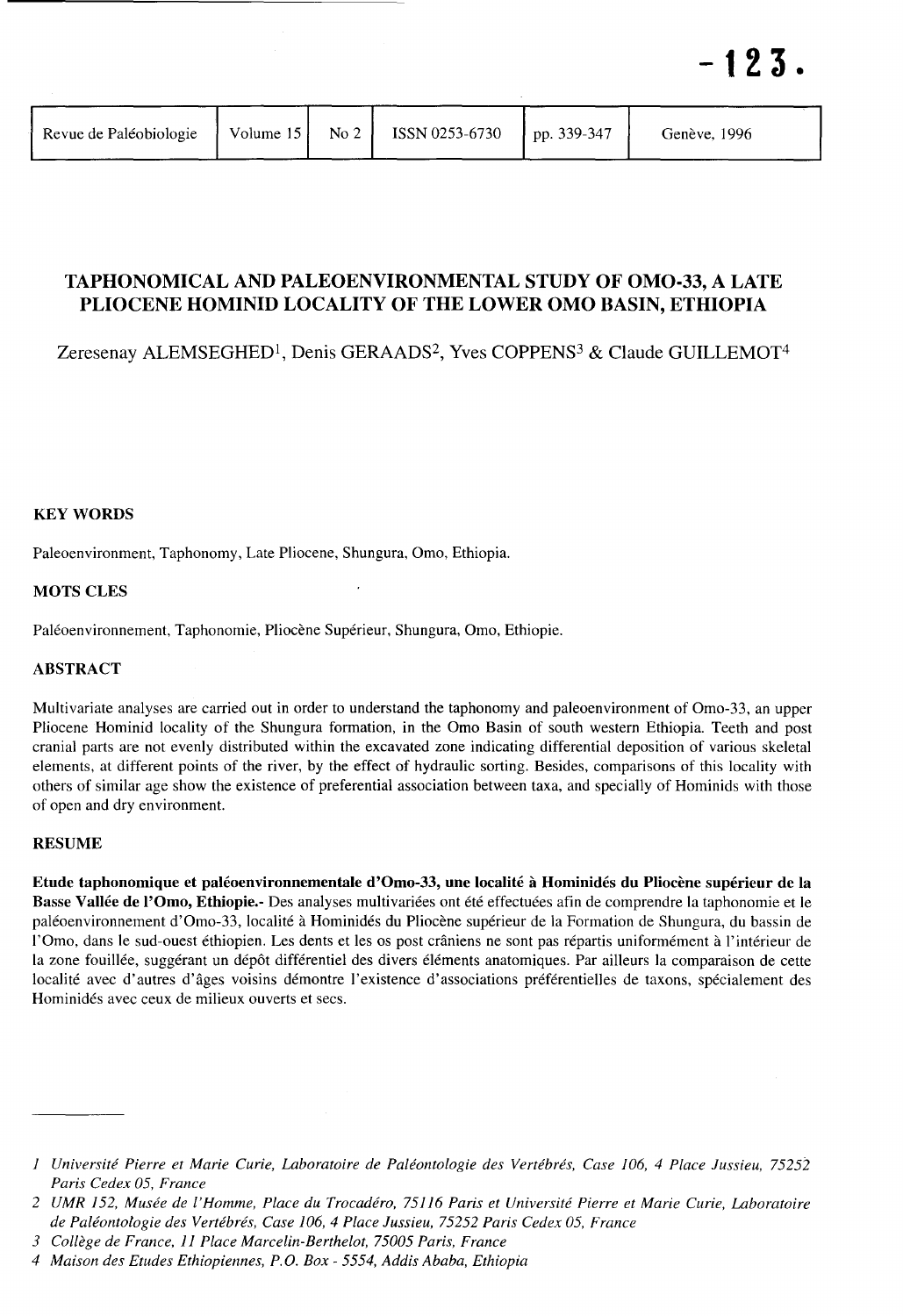Numerous researchers have worked in the lower Omo basin for different purposes. Thanks to them the geology and the palaeontology of this region are fairly well known, and its importance for the study of our ancestors and their environment is widely acknowledged (ARAMBOURG, 1947; COPPENS & HOWELL, 1976; HOWELL & COPPENS, 1983). The "Mission Scientifique de l'Omo " was the first important research team to carry out substantial geological works in this region (HOWELL & COPPENS, 1983).

In the sedimentary basin, the Mursi formation being the oldest, the Shungura formation is the most important for its thickness, fossil content and continuity (HEINZELIN & HAESAERTS, 1983). These authors have indicated that its total thickness is about 776 m, with an age ranging from 3.6 to 1.16 Myrs (FEIBEL *et al.,* 1989). The sediments of this formation are characterised by different depositional environments : fluviatile, deltaic, and lacustrine, the first being the most important (HEINZELIN & HAESAERTS, 1983 : fig. 72). In the Shungura Formation, the existence of considerable faunal evolution and climatic changes with time have already been globally suggested by different authors (COPPENS, 1975 a & b; GENTRY, 1985; BEDEN, 1987). This was supported latter by palynological studies (BONNEFILLE, 1976; BONNEFILLE & VINCENS, 1985) and by general ecological considerations (BOAZ, 1985). Furthermore GERAADS & COPPENS (1995) have tested these global changes with a multidimensional study in which they pointed out that these changes were neither regular nor continuous.

Nevertheless, and despite all these efforts, detailed studies of localities, which would allow us to reconstruct the paleoenvironment of different localities for limited time and space, have never been carried out. The aim of this work is therefore, to consider the Hominid locality Omo-33, dated as 2.36 Ma, from the paleoenvironmental point of view. The advantage of this approach is that it minimises the time and space factors, thus avoiding mixing assemblages from different areas and/or time periods.

The use of mammalian faunas as indicators of paleoenvironment and paleoecology is one of the commonest method used in the Plio-Pleistocene of Africa (ARAMBOURG, 1947; COPPENS, 1975 a & b; GENTRY, 1985; GERAADS & COPPENS, 1995; VRBA 1979, 1980). It is true that this method is usually limited by the lack of abundant data, we believe however that the formation in question provides us with the necessary information.

#### **INTRODUCTION MATERIAL AND METHOD**

Omo-33, like L398 (a locality of the same formation excavated by an american research team), is situated at the base of the member F (HEINZELIN & HAESAERTS, 1983 : fig. 35). It is characterised by fluviatile sediments. This locality (Omo-33) was excavated in the years 1973-1974 by a French research team (HOWELL & COPPENS, 1976). It has yielded a rich mammalian fauna including remains of *Australopithecus* and *Homo.* Part of the fauna was studied by one of us (ALEMSEGHED, 1994) in an unpublished "mémoire de DEA". The data used in the present paper come from the French catalogue which has recently been updated by C. GUILLEMOT in Addis Ababa. All information concerning each specimen are provided in this catalogue.

A multidimensional graphical technique called correspondence analysis has been employed for this study. This was conducted with the help of the software SPAD.N (Système Portable pour l'Analyse des Données). A similar method has been used and explained by GREENACRE *et at.* (GREENACRE & VRBA,1984).

This study has two parts: first we will consider the locality in question in detail; secondly all localities from Members E and F will be taken into account.

#### **1. Detailed Consideration of the Locality Omo-33**

The importance of the consideration of detailed studies of localities before dealing with any paleoenvironmental and paleoecological reconstruction has been underlined by many authors (BEHRENSMEYER, 1978; BEHRENSMEYER & DECHANT-BOAZ, 1980; KLEIN & CRUZ-URIBE, 1984; McGEE & MARTIN, 1995). Systematically excavated under the direction of two of us (GUILLEMOT & COPPENS), this locality has been divided into 104 squares, each square representing an area of 50 X 50 cm. All specimens are registered by square. Since the number of specimens in each square is very limited we regrouped the adjacent squares to come out with eight larger sectors (Fig. 1). These eight sectors do not include peripheral specimens which were not encompassed in either of the squares. Due to this fact, the total number of specimens collected therefrom is less than that which was collected from the whole locality.

**Data:** For each sector we counted the different skeletal parts belonging to different taxa. The cranial parts and horn cores are too small in number to be included in the study. For this reason we considered the teeth and the post crania only. It is also important to note that, in the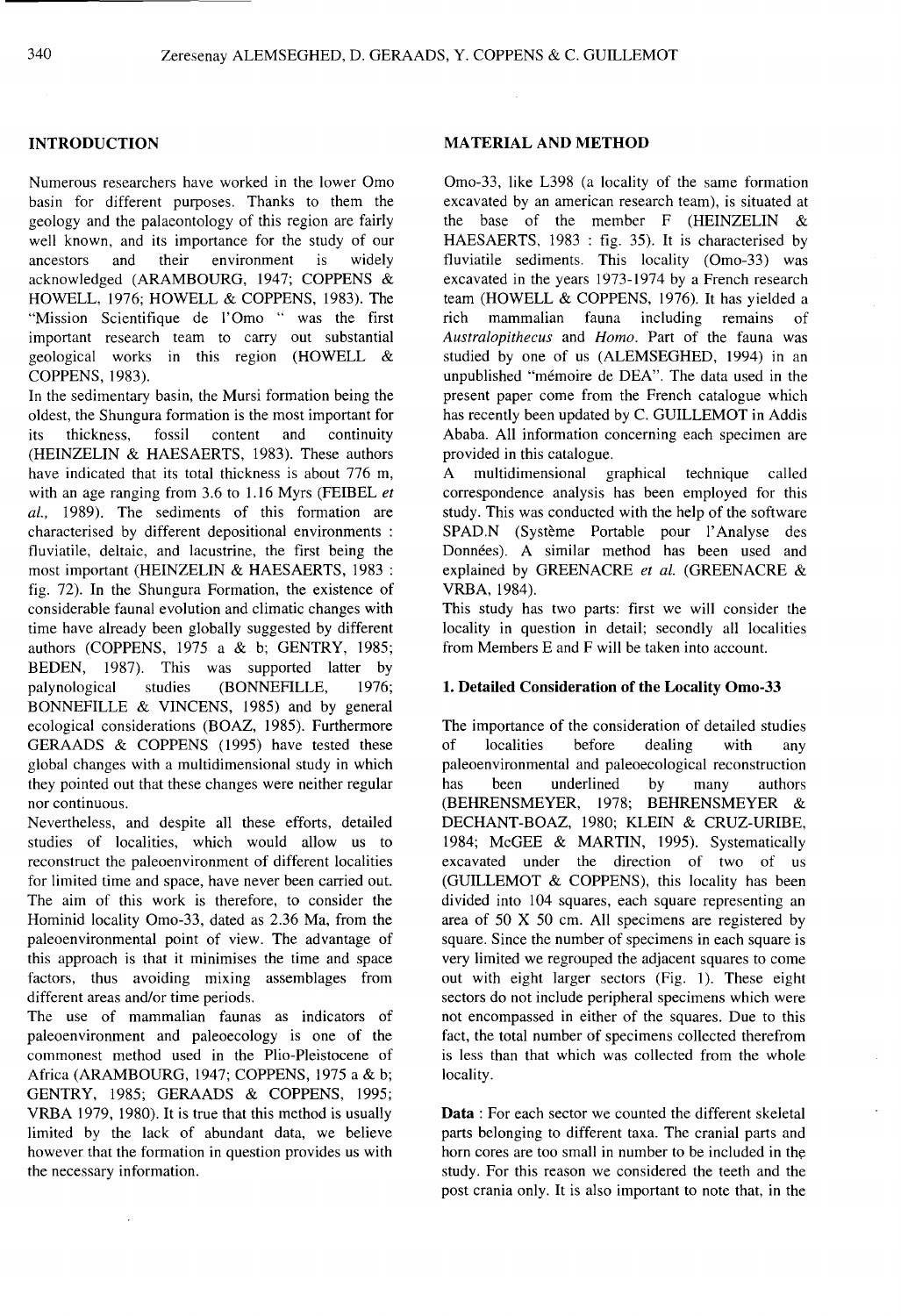Fig. 1 : A sketch tentatively showing the different squares, sectors as well as the course of the river based on the orientation of long bones for the excavated part of the locality. Big and small arrows indicate differences in the speed of the river.



Table 1 : Number of teeth or post cranial elements belonging to each taxon strictly included in each sector.

|                | GIRAFT | SUIDT | <b>HIPPOP</b> | <b>HIPPOT</b> | <b>CERCOT</b> | <b>BOVIDP</b> | <b>BOVIDT</b> |
|----------------|--------|-------|---------------|---------------|---------------|---------------|---------------|
| SECTOR1        |        |       |               |               |               |               | 36            |
| SECTOR2        |        |       |               | 33            | 10            |               | 42            |
| SECTOR3        |        | 20    |               | 57            | าห            | 10            | 80            |
| <b>SECTOR4</b> |        |       |               | 40            | 25            |               | 4             |
| <b>SECTOR5</b> | 13.    | 22    |               | 64            | 35            |               | 88            |
| <b>SECTOR6</b> |        |       |               |               |               |               |               |
| SECTOR7        |        |       |               |               |               |               |               |
| SECTOR8        |        |       |               |               |               |               |               |

detailed study of the locality, taxa are considered at family level, since determinations are not complete for lower taxonomical category, specially for the post crania.

Variables : The seven variables, columns of the contingency table, (Tabl. 1) are: Giraffid teeth, Suid teeth, Hippopotamid post crania, Hippopotamid teeth,

Cercopithecid teeth, Bovid post crania, Bovid teeth.

Sample units: These are the eight sectors and they represent the rows of the contingency table (Tabl. 1).

Results : The first axis of this analysis clearly reflects taphonomic factor. For the taxa considered, it separates the teeth on the right and the post crania on the left (Fig.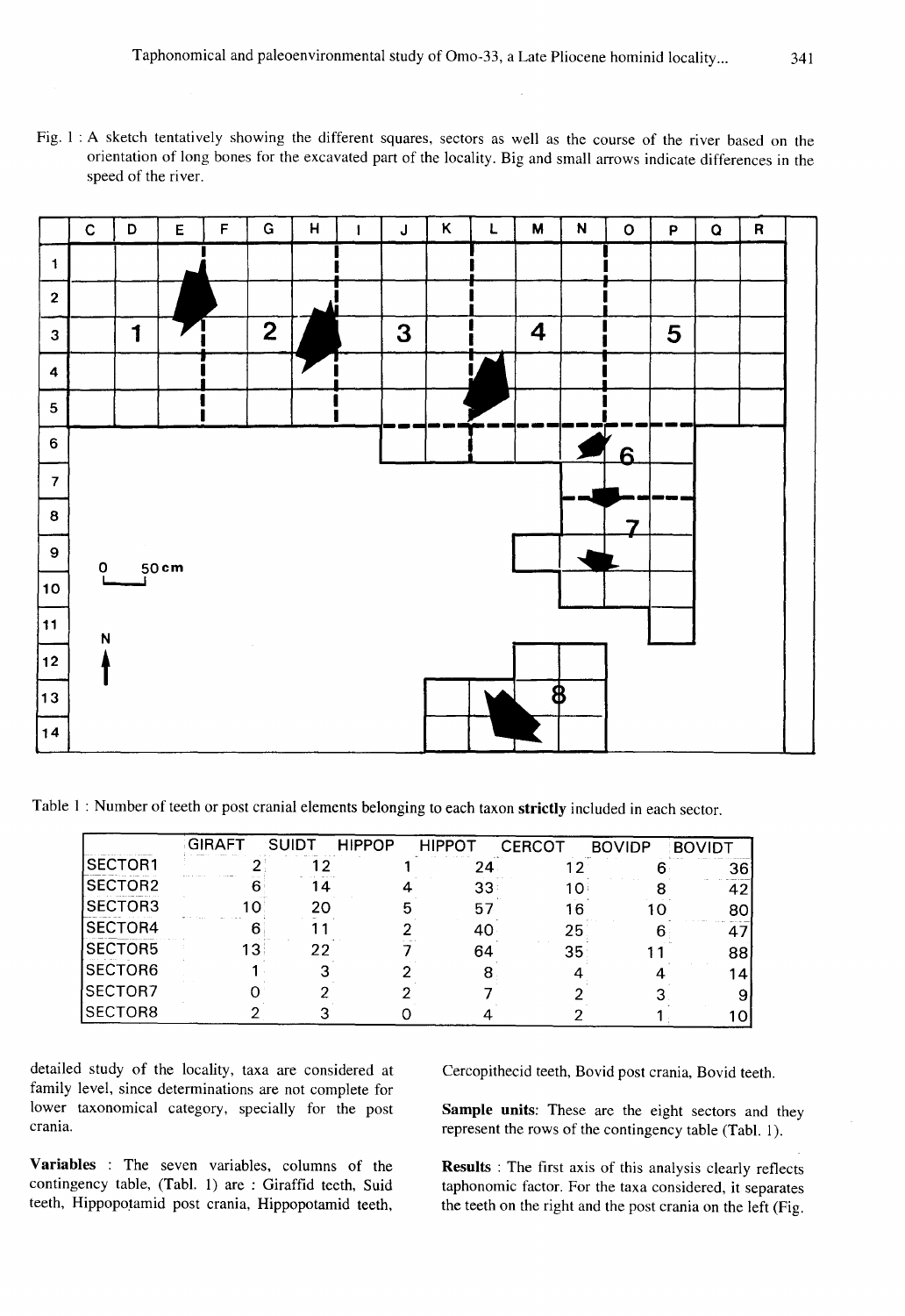2). When we project the sectors onto the cloud of skeletal parts we note that 6 and 7 are on the left whereas 1-5 and 8 are on the right. This means that, post cranial elements are relatively better represented in 6 and 7 than in others.

As has been pointed out by some authors (HANSON, 1980; LYMAN, 1994, p. 404-416) in fluviatile deposits the linear density of a given skeletal part is inversely proportional to its mean transport velocity, but directly proportional to its burial rate, i.e. the number of skeletal elements deposited per given period of time in the flowing river. Besides it can easily be conceived that the force of the river and its velocity change with differences in the topography of the bed. This phenomenon may happen abruptly and within short distances, where we have for example, widening of river mouth, increasing of bed depth, change in direction (as in meandering rivers), change in inclination or some possible combinations.

Therefore in general, in a fast flowing river, skeletal parts with higher density, teeth in our case, will have higher probability of burial and will be better represented, as in sectors 1-5 and 8. However in either of the cases listed above, where the river would loose its force all skeletal elements would have a temporary but similar probability of burial as in sectors 6 and 7. This explains the relative better representation of post cranial parts in 6 and 7. Sector 8 can be considered to

be the starting point for the river to regain its force. Fig. 1 tentatively shows the course of the river based upon the orientation of long bones for the excavated part of the locality. However, as stated above this is one of the possibilities but likely, we believe, so that this phenomenon would occur.

### 2. Environmental study of the locality

Besides the micro mammals, the mammalian taxa encountered in this locality are the following : *Dinotherium bozasi, Elephas recki* cf. *shungurensis, Ceratotherium simum, Diceros bicornis, Hipparion* sp., *Kolpochoerus limnetes, Notochoerus scotti, Notochoerus euilus, Metridiochoerus jacksoni, Hexaprotodon protamphibius, Hippopotamus aethiopicus?, Sivatherium maurusium, Giraffa jumae, Giraffa gracilis, Giraffa pygmaeus,* Bovini indet., *Tragelaphus nakuae, Tragelaphus gaudryi, Kobus* sp., *Menelikia lyrocera, Connochaetes* sp., *Damaliscus* sp., *Aepyceros shungurae, Pseudocivetta ingens, Papio* sp., *Rhinocolobus turkanaensis, Theropithecus brumpti, Theropithecus oswaldi, Australopithecus boisei?,* and *Homo habilis?*. Nonetheless, the paleoenvironmental studies will be considered only in the light of the taxa which are relatively abundant in the localities belonging to the Members E & F.

To begin with, we present the factors that could bias our



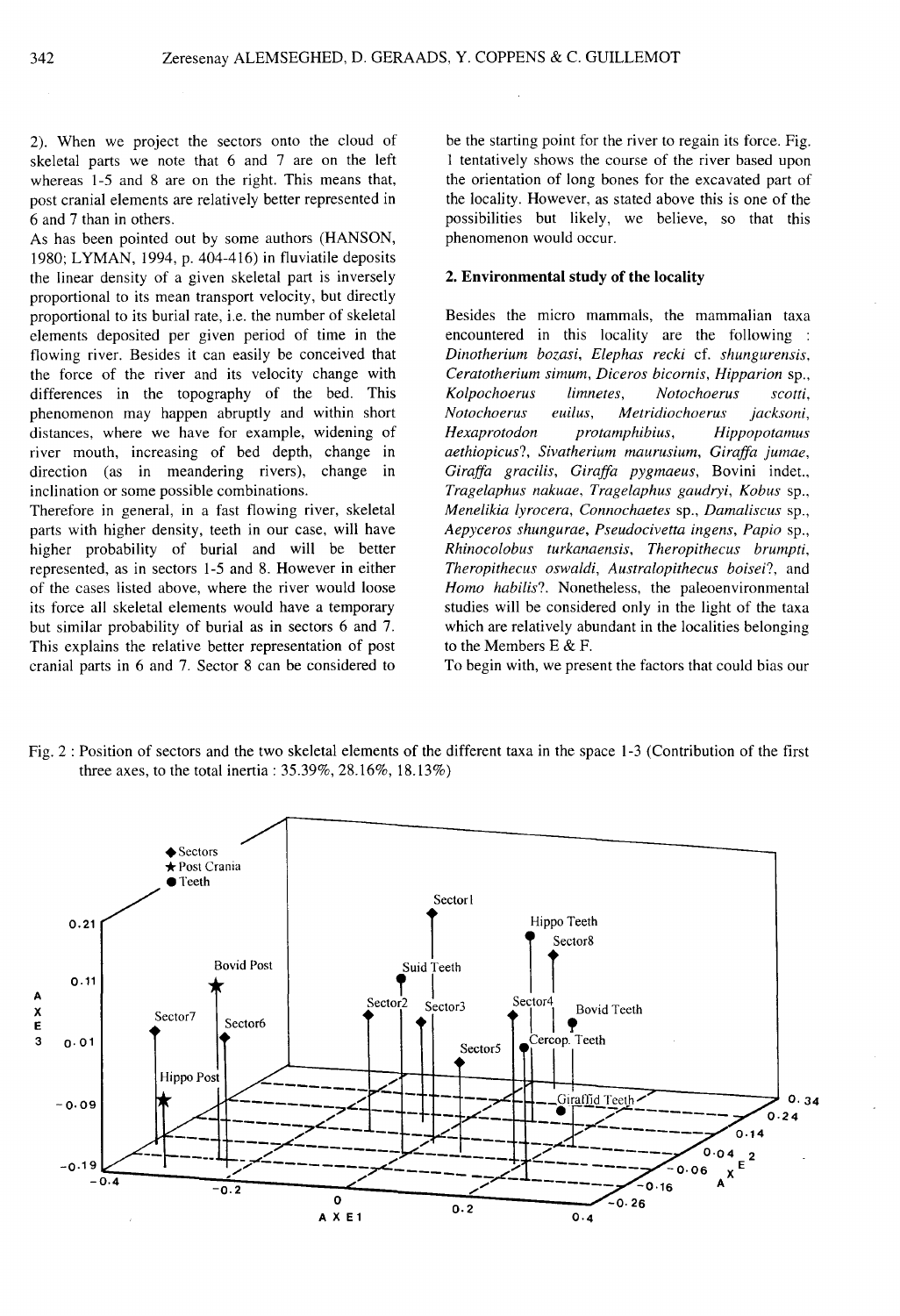interpretations and the ways by which we tried to overcome (minimise) this problem.

I. Time sampled : In such type of studies the time sampled has to be a compromise between two facts (VRBA, 1980). Firstly it should be long enough to reduce to insignificance the effects of possible catastrophes or seasonal patterns in the final sample. It must not however be too long to lead to include mixed environmental information. For the taxa considered, the time limit taken into account, which is about 0.07 my (Members E  $\&$  F), seems to us compatible with these facts.

2. Area sampled : When we take samples (localities in our case) we should warrant that the area sampled is not too big to include different climate or habitat zones. The localities that we consider are small enough to avoid mixing up of different zones.

3. The influence of depositional environments on the different skeletal parts is evident. This has been shown in the first part of this paper. Differences exist even within fluviatile deposits. Bearing this in mind, for all paleoenvironmental studies, we considered not only those localities which belong to the same depositional conditions but also we take in to account the same anatomical elements separately.

Finally we employed a multidimensional method. In essence this provides us with graphics which are the results of the total consideration of all factors independently of the absolute abundance of each taxon in each locality.

**Data:** In the first place we counted the total number of each anatomical element (ex. tooth, horn) belonging to each taxon in each locality. We then prepared a contingency table in which the lines and columns represent the localities (sample units) and the taxa (variables) respectively (Tabl. 2).

**Variables** : The taxa which represent the variables (columns) are : *Aepyceros,* A1celaphini, Reduncini, Tragelaphini, Bovini, *Theropithecus, Hexaprotodon, Kolopochoerus, Notochoerus, Metridiochoerus, Giraffa, Hippopotamus, Elephas,* Hominidae.

**Sample units:** These are all the localities which belong to the Members E and F.

**Results** : The result of the analysis which was performed on the 15 localities and 14 variables (total of each taxon) is satisfactory since the first two principal axes account for 75.60 % of the total inertia. In fact, the associations that we see in Fig. 3. correspond to parallel fluctuations of the abundance of the taxa which are on the same side of the graphic, in the whole faunal composition, for the time limit and the localities considered. We believe therefore that these associations can be interpreted in terms of paleoenvironmental preferences.

We observe an association of A1celaphini, *Aepyceros,*  Hominidae, *Theropithecus,* Bovini, *Notochoerus, Metridiochoerus* and *Hippopotamus* on the one hand and Reduncini, Tragelaphini, *Kolpochoerus, Elephas, Hexaprotodon and Giraffa* on the other hand. In the first group there exist taxa like Bovini and *Aepyceros*  which are rather generalist (mixed feeders), it is

Table 2: Number of specimens belonging to each taxon in each locality.

|                  | Aepyceros | Alcelaphini | Reduncini | Tragelaphini | Bovini  | Theropithecus | Hexaprotodon | Kolpocho.       | Notocho. | Metridiocho. | Giraffa | Hippopot.   | Elephas  | Hominid |
|------------------|-----------|-------------|-----------|--------------|---------|---------------|--------------|-----------------|----------|--------------|---------|-------------|----------|---------|
| OMO1C            | 0         |             | 5         | 3            | 0       | 2             | 0            | 0               | 0        | 0            | 5       |             | $\Omega$ | o       |
| <b>OM042</b>     | 3         |             | ົ         | 12           |         | 9             | 25           |                 | 9        |              | 2       | $\mathbf 0$ |          |         |
| OMO1E            | 0         | 0           |           | 2            | Ω       |               |              | 0               | 0        |              |         | 0           |          |         |
| OM076            | ۱4        | 13          | 22        | 20           | 12.     | 18            | 52           | 21              | 31       | 13           | 5       | 3           | 2        | 5       |
| OM0199           |           | o           | 4         |              |         | 5             |              |                 | 2        | 0            | 0       | 0           | 0        | 0       |
| OM0167           | 2         | 0           | O         |              | $\circ$ | 3             | ٥            | 0               | ο        |              | 0       | 0           | 0        | Ω       |
| OM0129           | 4         | $\Omega$    | 2         | ◠            |         |               | -1           |                 | ◠        |              |         | 0           | 2        |         |
| <b>OM033</b>     | 149       | 203         | 43        | 62           | 59      | 154           | 270          | 90              | 22       | 9            | 63      | 14          | 3        | 21      |
| <b>OMO58</b>     | 6         | 2           | 8         |              | 3       | 8             | 11           | 6               | 4        | Ω            | 16      | O           | 2        | ი       |
| OM057            | 10        | 2           | 22        | 26           | 6       | 16            | 97           | 10              | 5        |              | 17      | з           | 3        | 9       |
| OMO <sub>4</sub> | 3         | 0           | n         | ົ            |         | 4             | -2           | 4               | 4        |              | ◠       | 0           |          |         |
| OMO151           |           | 0           | 4         | 4            | 0       | 14.           | 19           | 2               | 4        |              | 3       | ٥           | 3        |         |
| <b>OMO207</b>    | о         | 0           |           | 4            | 0       |               | 24           | 2               | 0        |              | 6       | 0           | 0        | 3       |
| OM071            | 9         | O           | 8         | 2            | 2       | 8             | 34           | 42              | 5.       |              | 8       | 0           | 5        | 0       |
| <b>OM044</b>     |           | о           | o         | 8            |         | 11            | 15           | 15 <sub>1</sub> | 4        |              | 6       | 0           |          | 2       |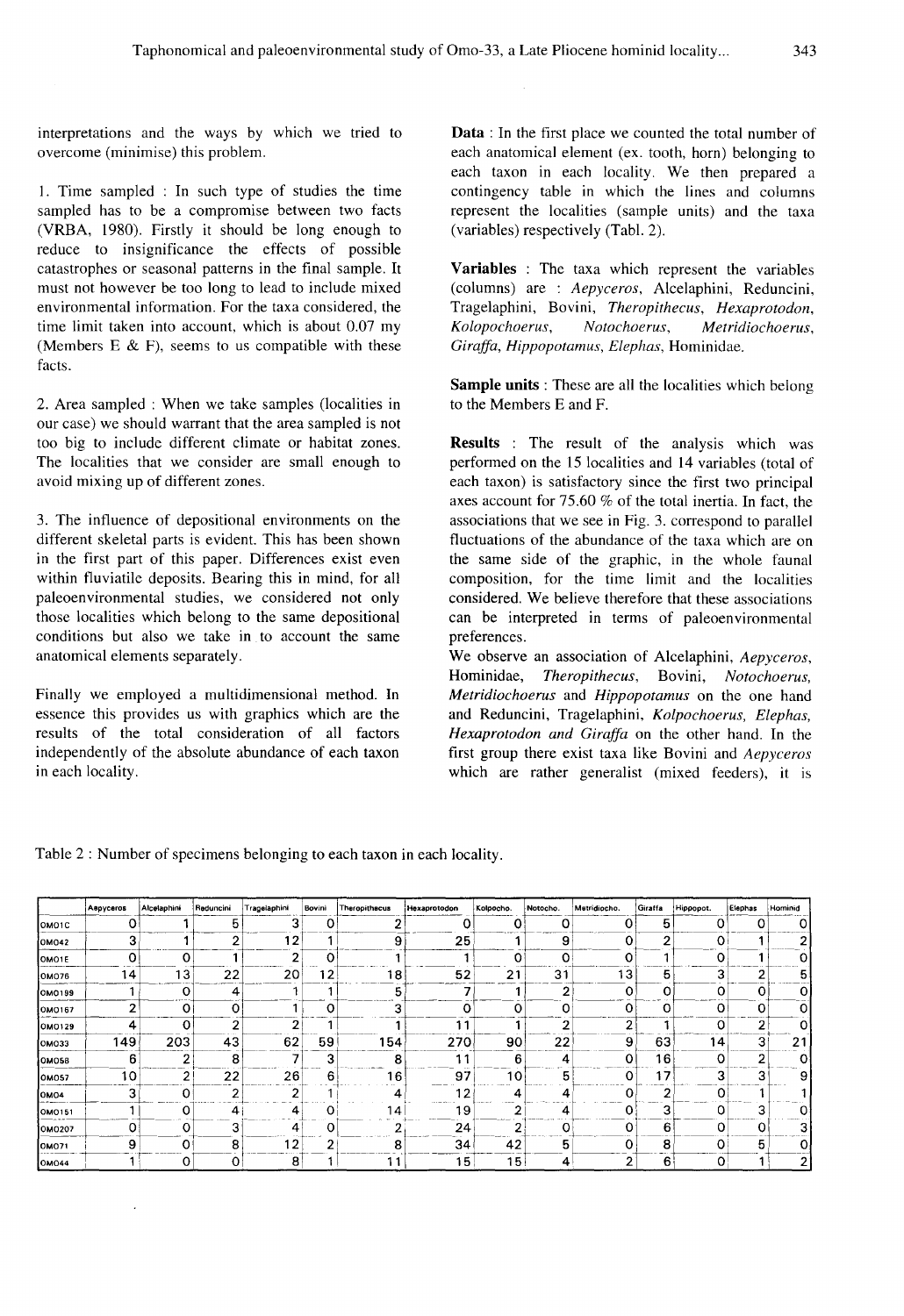

Fig. 3: Position of different taxa and the locality Omo-33 in the space 1-3 (Contribution of the first three axes, to the total inertia: 36.6%, 22.6%, 16.4%).

however well known that species of Alcelaphini are adapted to more vegetationally open habitats (DORST & DANDELOT, 1976; VRBA, 1980). On the contrary, in the second group, species of Reduncini are mostly wet grass grazers in swamps and grass lands but are associated with larger areas containing high proportion of wood cover. As to species of Tragelaphini they live in forests or woodlands. Moreover, morphological and metric characters, in particular the crown height of suids reveal that Kolpochoerus and Metridiochoerus-Notochoerus might have lived respectively in covered and open environments for this time limit (COOKE, 1976; HARRIS, 1983). Therefore these two groups (left and right) should globally represent a distinction between open/dry and humid/woodland environments.

GERAADS & COPPENS (1995) have shown the existence of a fluctuating equilibria between at least two types of environments for the stratigraphic limit they considered. This has been noted in the present paper, for the time limit taken into account, by the existence of two groups of taxa with different adaptations. However these authors pointed out an association of all suids indicating similar ecological adaptation but opposition between Reduncini and Tragelaphini. The present work indicates that Kolpochoerus opposes Notochoerus-Metridiochoerus. But Reduncini and Tragelaphini remain together, a phenomenon which has not been noted by GERAADS & COPPENS (1995) for another stratigraphic limit.

These two observations do not contradict, but it simply means that the equilibria followed a rather complex fluctuation pattern between more than two types of environments.

As has been shown in the first part there exist a clear difference between the various skeletal parts as far as their deposition is concerned. For this reason we performed a second analysis for the same localities and the same taxa but exclusively represented by teeth (Tabl. 3). In Fig. 4 we observe that there is no much difference as to the taxonomic association.

Finally, considering in general that paleontological localities and their fossil assemblages represent a given living paleocommunity, we projected the localities (sample units) onto the cloud of points of taxa in order to see the position of Omo-33 (Fig. 3 and Fig. 4). It is situated in the middle of the taxa which frequent open and/or dry environment which indirectly explains the paleoenvironment of this locality.

#### **CONCLUSION**

For formations where localities yield large number of specimens the use of multivariate analyses, the results of which are independent of absolute values (abundance), seems to us a good method for paleoenvironmental studies. Nevertheless these should be always preceded by detailed taphonomic studies. In the present paper we have attempted to place the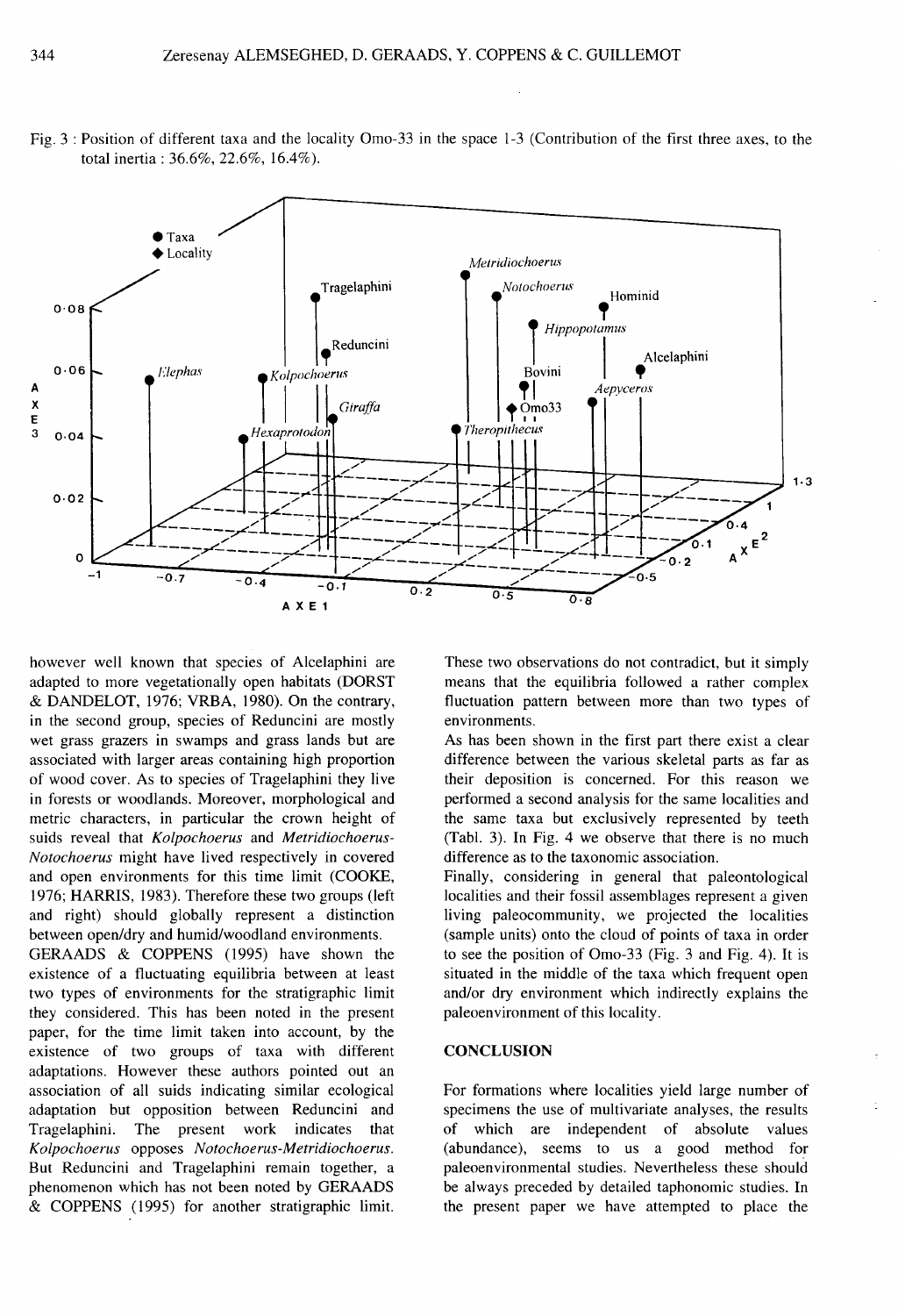|                  | Aepyceros | Alcelaphini    | Reduncini | Tragelaphini | Bovini   | Theropithecus           | Hexaprotodon | Kolpocho. | Notocho. | Metridiocho. | Giraffa | Hippopot. | Elephas |  |
|------------------|-----------|----------------|-----------|--------------|----------|-------------------------|--------------|-----------|----------|--------------|---------|-----------|---------|--|
| OMO1C            | 0         |                | 5         |              | Ω        | O                       | 0            | Ω         | 0        | O            | 3       | Ω         |         |  |
| OM042            | 3         |                | $\sim$    | 12           |          | 8                       | 15           |           | 9        | 0            | 2       | 0         |         |  |
| OMO1E            | 0         | 0              |           | 2            | O        | 0                       | 0            | 0         | 0        | 0            | 0       | ο         |         |  |
| OM076            | 2         |                | 21        | -7           | 12       | ١4                      | 33           | 20        | 31       | 8            | 3       |           |         |  |
| OMO199           | O         | Ω              | 4         |              |          | ∽                       |              |           | n        | 0            | 0       | ი         |         |  |
| OMO167           | 2         | 0              | 0         |              |          | ◠                       | 0            |           |          | 0            | 0       |           |         |  |
| OM0129           | 4         | 0              | ີ         |              |          |                         | 5            |           | ۷        | ο            |         | ი         |         |  |
| OM033            | 142       | 197            | 43        | 58           | 55       | 139                     | 254          | 85        | 22       | 6            | 60      | ıз        |         |  |
| <b>OMO58</b>     | 6         | $\overline{2}$ | 5         | 4            | 2        | →                       | 6            | 5         | 3        | 0            | 5       | ი         | 2       |  |
| <b>OMO57</b>     | 9         | 2              | 18        | 20           | 4        | -1                      | 42           | 8         | 4        | 0            | 6       | ◠         | 3       |  |
| OMO <sub>4</sub> | 3         | 0              | ີ         | 2            |          |                         | 8            | 3         | 4        | 0            | 0       | ο         |         |  |
| OM0151           |           | 0              | 4         | 4            | $\Omega$ | $\overline{\mathbf{2}}$ | 16           | 2         | 4        | 0            | 3       | O         | 3       |  |
| <b>OMO207</b>    | 9         | 0              | 3         | 3            | 0        | 0                       | 8            | 2         | O        | Ω            | 6       |           |         |  |
| OM071            |           | 0              | 8         | 12           | 2        | 8                       | 21           | 40        | 5        | o            | 8       |           | 4       |  |
| <b>OMO44</b>     | 2         | 0I             | $\Omega$  | 8            |          | 10                      | 2            | 15        | 4        |              | 5       | 0         |         |  |

Table 3 : Number of teeth belonging to each taxon in each locality.

Fig. 4: Position of different taxa represented exclusively by teeth and the locality Omo-33 in the space 1-3 (Contribution of the first three axes, to the total inertia:  $37.27\%$ ,  $19.23\%$ ,  $16.32\%$ ).



Hominid locality Omo-33 in the taphonomic and paleoenvironmental context. The latter was done mainly based on the bovids of which we know more or less the environment. More over we have noted some associations of non-bovid taxa with either of the bovid group. Of interest here are the Suidae. For the time limit considered, Kolpochoerus seems to be associated with bushes woodlands bovids of  $\overline{\text{or}}$ where as Metridiochoerus and Notochoerus seem to prefer open environments. These observations are coherent with what has been proposed by COOKE based on morphological characters. Besides, we are aware that

hinim  $\Omega$ 

> $\mathbf{o}$ 4  $\mathbf{o}$  $\overline{O}$  $\overline{O}$  $19$  $\circ$ 9  $\mathbf{1}$  $\mathbf 0$  $\overline{2}$  $\mathbf{o}$  $\overline{\mathbf{c}}$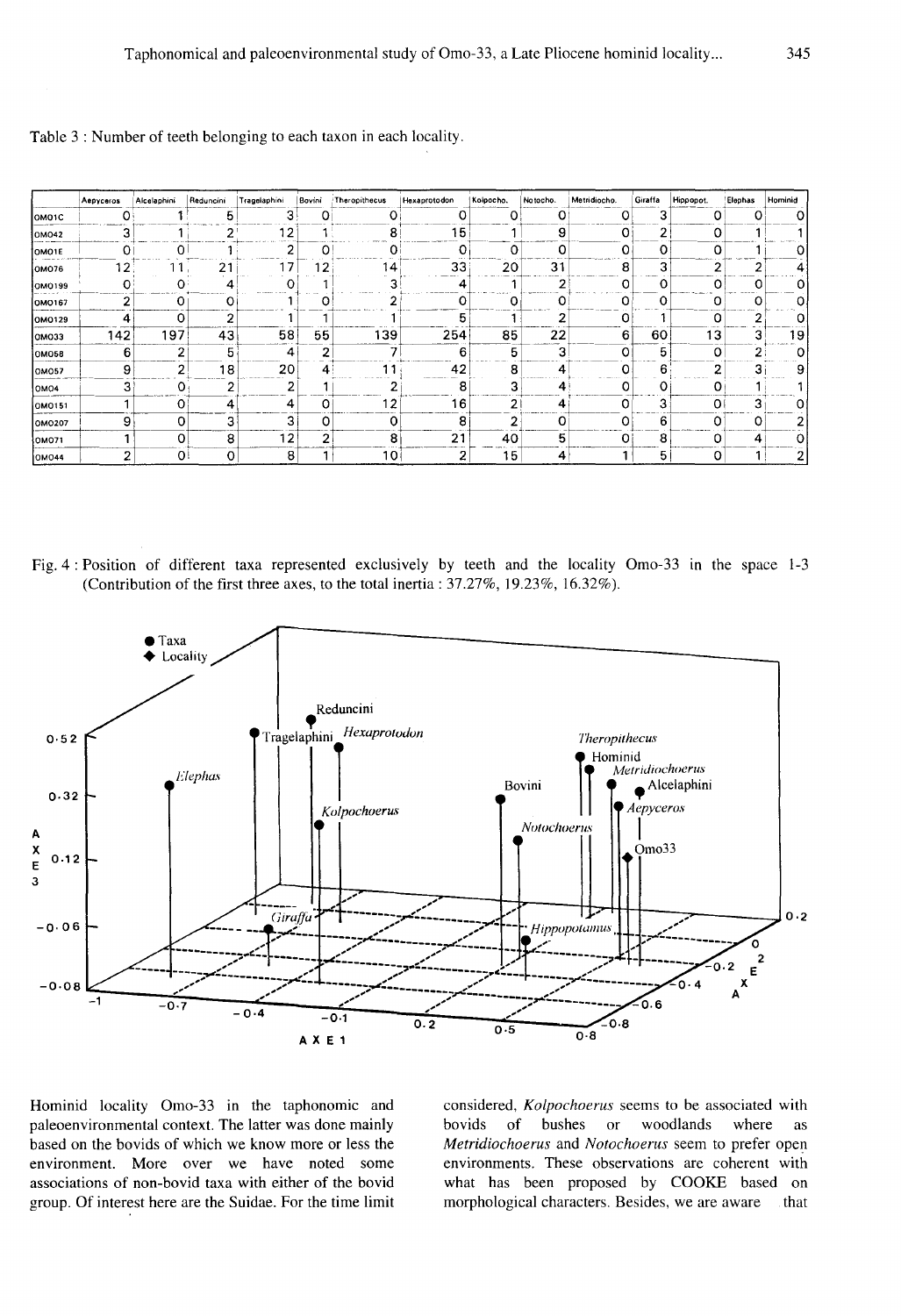different genera and species of the Hominid family have been reported to have occupied different niches. We underline that, consideration of Hominids in family level and Suids in genus level can only permit us to understand their environment very globally. Therefore, further studies of other localities of this formation for different Members and lower taxonomical categories are to be carried out.

#### **REFERENCES**

- ALEMSEGHED, Z. (1994) Etude Faunique et Paléoécologique d'Omo-33, Un Site à Hominidés du Pliocène Supérieur d'Ethiopie. Mémoire de DEA de l'Universite de Montpellier 11 et de Paris VI. (unpublished, deposited at the library of the "Laboratoire de paléontologie de Paris").
- ARAMBOURG, C. (1947) Mission scientifique de l'Omo (1932-1933). Contribution à l'étude géologique et paleontologique du bassin du lac Rodolphe et de la basse vallée de l'Omo. Ed. Muséum, Paris, 1: 231-559.
- BEDEN, M. (1987) Données préliminaires à l'étude des Elephantides de l'Omo. *In:* "Les faunes Plio-Pleistocenes de la basse vallée de l'Omo (Ethiopie)", COPPENS, Y. & F.e. HOWELL (Eds.), *Cahiers de paleontologie,*  travaux de paleontologie est-africaine, Ed. CNRS, Paris. 2: 1-159.
- BEHRENSMEYER, A.K. (1978) The habitat of Plio-Pleistocene hominids in East Africa : Taphonomic and microstratigraphic evidence. *In:* "Early hominids of Africa", JOLLY, C. (Ed.). Ed. Duck worth, London: 166-189.
- BEHRENSMEYER, A.K. & D.E. DECHANT-BOAZ (1980) - The Recent Bones of Amboseli National Park, Kenya, in Relation to East African Paleoecology. *In:* "Fossils in the Making, Vertebrate Taphonomy and Paleoecology", BEHRENSMEYER, A.K. & A.P. HILL (Eds.) *Prehistoric Archaeology and Ecology series: 72-93.*
- BOAZ, N.T. (1985) Early paleoecology in the Omo basin, Ethiopia, *In*: "L'environnement des Hominidés au Plio-Pléistocène". Fondation Singer-Polignac & Ed. Masson, Paris: 279-308.
- BONNEFILLE, R. (1976) Palynological evidence for an important change in the vegetation of the Omo Basin between 2.5 and 2 Million years. *In:* "Earliest Man and environments in the Lake Rudolf Basin", COPPENS, Y., F.C. HOWELL, G.LI. ISAAC & R.F.E. LEAKEY (Eds.). University of Chicago Press, Chicago: 421-431.
- BONNEFILLE, R & A. VINCENS (1985) Apport de la palynologie à l'environnement des Hominidés d'Afrique orientale. *In:* "L'environnement des Hominidés au Plio-Pléistocène". Fondation Singer-Polignac & Ed. Masson, Paris: 237-278.
- COOKE, H.B.S. (1976) Suidae from Plio-Pleistocene strata of the Rudolf basin. *In:* "Earliest Man and environments in the Lake Rudolf Basin", COPPENS, Y., F.C. HOWELL, G.LI. ISAAC & R.F.E. LEAKEY (Eds.). University of Chicago Press, Chicago: 251-263.
- COPPENS, Y. (l975a) Evolution des Mammireres, de leurs frequence et de leurs associations, au cours du Plio-Pléistocène dans la basse vallée de l'Omo en Ethiopie. *CR. Acad. Sc. Paris,* 281: 1571-1574.
- COPPENS, Y. (1975b) Evolution des Hominides et de leur environnement au cours du Plio-Pléistocène dans la basse vallée de l'Omo en Ethiopie, C.R. Acad. Sc. Paris, 281: 1693-1696.
- COPPENS, Y. & F.C. HOWELL (1976) Mammalian Faunas of the Omo Group: Distributional and Biostratigraphical Aspects. *In:* "Earliest Man and environments in the Lake Rudolf Basin", COPPENS, Y., F.C. HOWELL, G.Ll. ISAAC & R.F.E. LEAKEY (Eds.), University of Chicago Press, Chicago: 177-192.
- DORST, J. & P. DANDELOT (1976) Guide des grands mammiferes d' Afrique. Ed. Delachaux & Niestle, Paris: 187-279.
- FEIBEL, C.S., F.H. BROWN & I. McDUGALL (1989) -Stratigraphical Context of Fossil Hominids From the Omo Group Deposits: Northern Turkana Basin, Kenya and Ethiopia. *Am. 1. Phys. Anthropol.,* 78 (4) : 595-622.
- GENTRY, A.W. (1985) The bovidae of the Omo Group Deposits, Ethiopia. *In:* "Les faunes Plio-Pléistocènes de la basse vallée de l'Omo (Ethiopie)", COPPENS, Y. & HOWELL F.C. (Eds.), *Cahiers de paléontologie*, travaux de paléontologie est-africaine. Ed. CNRS, Paris. 1: 119-191.
- GERAADS, D. & Y. COPPENS (1995) Evolution des faunes de Mammifères dans le Plio-Pléistocène de la basse vallée de l'Omo (Ethiopie) : Apport de l'analyse factorielle. *CR. Acad. Sci. Paris,* 320: 625-637.
- GREENACRE, M.J. & E.S. VRBA (1984) Graphical display and interpretation of antelope census data in African wild life areas, using correspondence analysis. *Ecology,* 65 (3) : 984-997.
- HANSON, C.B. (1980) Fluvial Taphonomic Processes: Models and Experiments. *In:* "Fossils in the Making, Vertebrate Taphonomy and Paleoecology", BEHRENSMEYER, A.K. & A.P. HILL (Eds.), *Prehistoric Archaeology and Ecology series:* 156-181.
- HARRIS, J.M. (1983) Family Suidae. *In:* "Koobi Fora Research Project. The fossil ungulates: Proboscidea, Perissodactyla, and Suidae", HARRIS, J.M. (Ed.). Clarendon Press, Oxford. 2: 215-302.

 $\overline{\phantom{a}}$ 

HEINZELIN, J. de & P. HAESAERTS (1983) - The Shungura Formation *In:* "Archives of the International